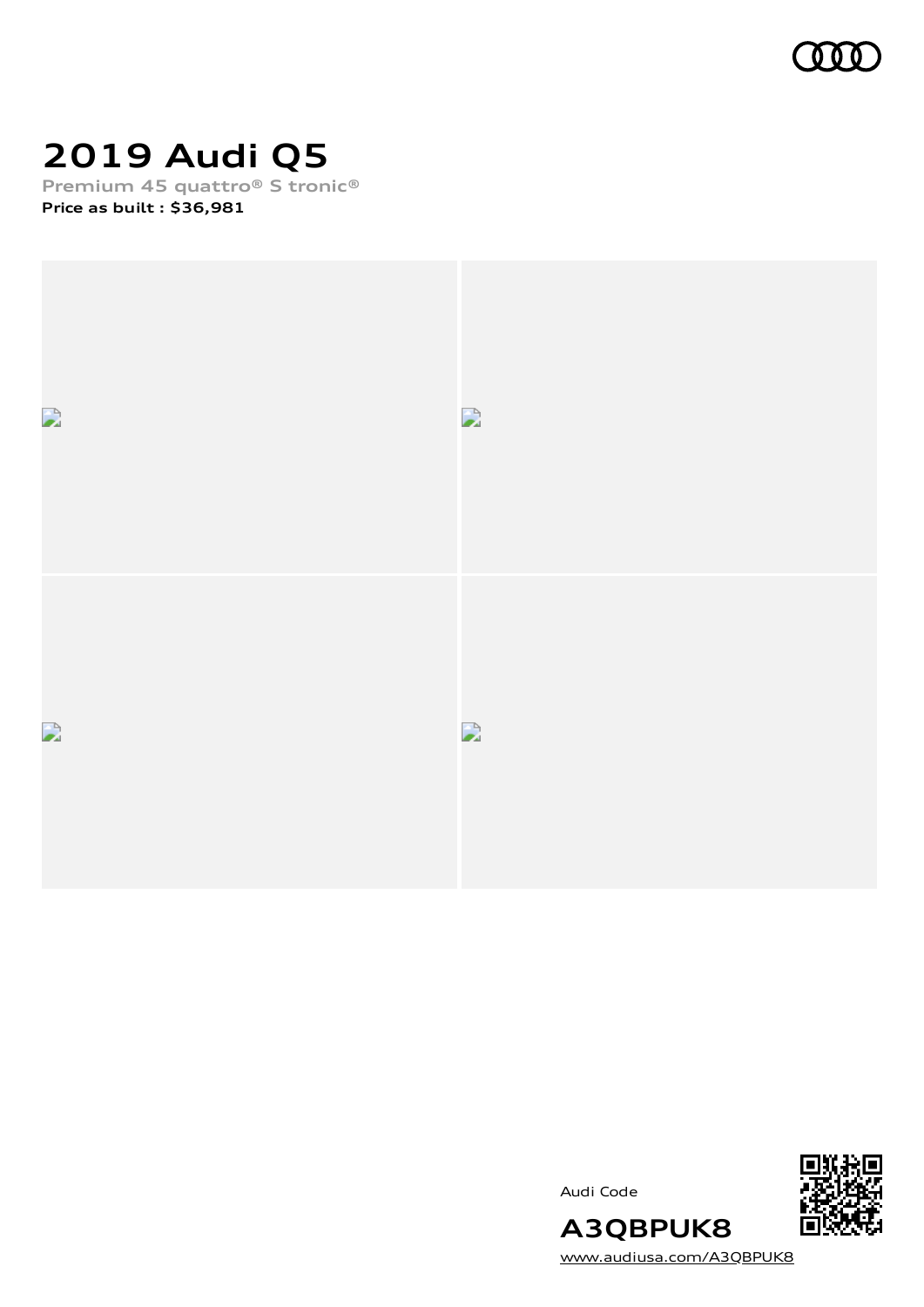### **Summary**

**Audi 2019 Audi Q5** Premium 45 quattro® S tronic®

**Price as buil[t](#page-10-0)** \$36,981

### **Exterior colour**

Manhattan Gray metallic

#### **Interior colour**

| Seats     | Black |
|-----------|-------|
| Dashboard | Black |
| Carpet    | Black |
| Headliner | Gray  |

### $\overline{\phantom{a}}$

#### **Further Information**

|                 | N٥           |
|-----------------|--------------|
| Mileage         | 41,257 miles |
| Type of vehicle | Used car     |

**Warranty**

#### **Audi Code** A3QBPUK8

**Your configuration on www.audiusa.com** [www.audiusa.com/A3QBPUK8](https://www.audiusa.com/A3QBPUK8)

**Commission number** 88a793160a0e09af5ee7

### **Technical Specifications**

| Engine type                  | 2.0-liter four-cylinder                       |
|------------------------------|-----------------------------------------------|
| stroke                       | Displacement/Bore and 1,984/82.5 x 92.8 cc/mm |
| Torque                       | 273 @ 1,600 - 4,500 lb-ft@rpm                 |
| Top track speed              | 130 mph mph $1$                               |
| Acceleration (0 - 60<br>mph) | 5.9 seconds seconds                           |
| Recommended fuel             | Premium                                       |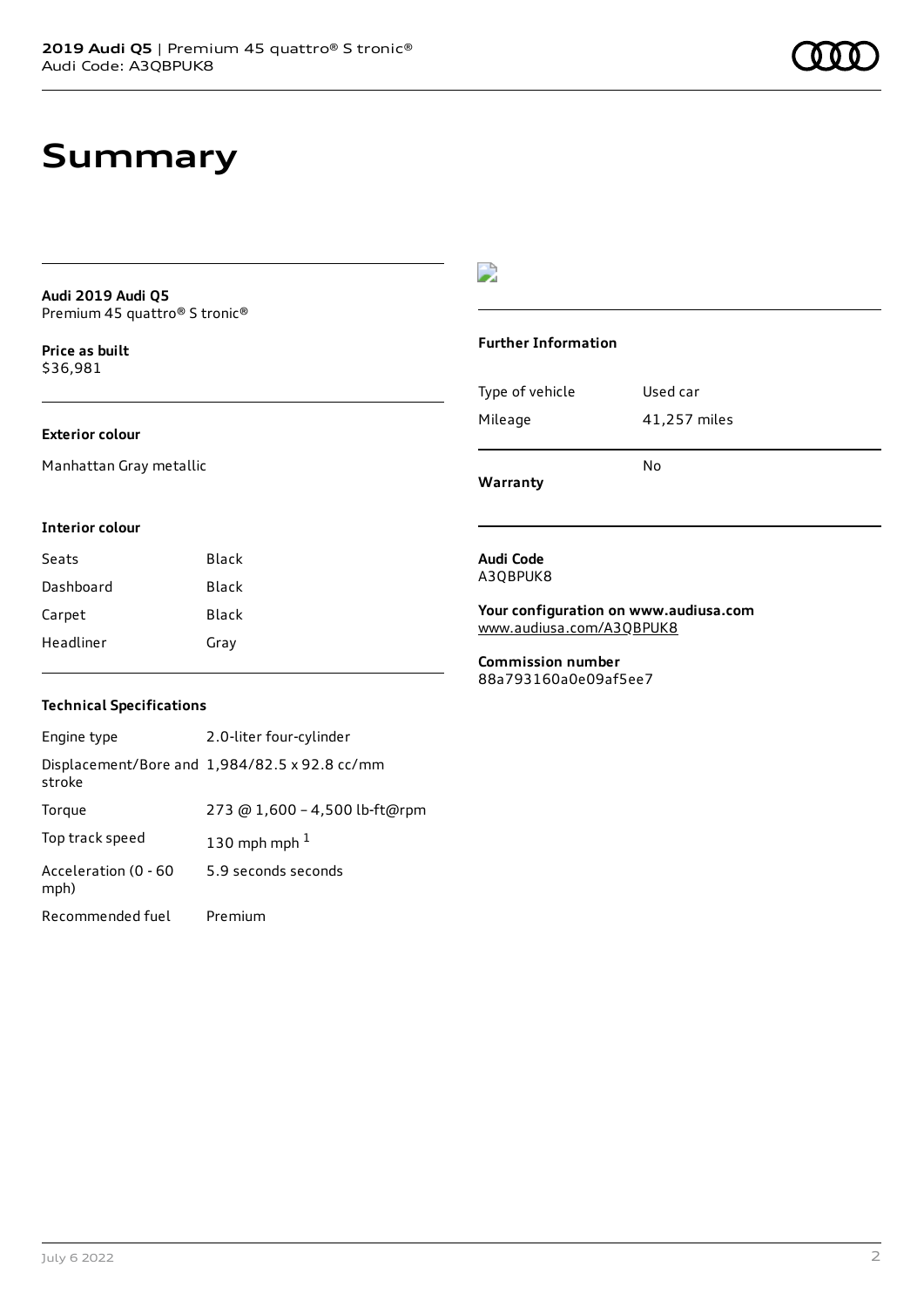# **Equipment**

Manhattan Gray metallic

Audi advanced key-keyless start, stop and entry

Power-adjustable, auto-dimming, power-folding, heated exterior side mirrors with memory

Convenience package

Panoramic sunroof

Audi pre sense® rear

Audi side assist

SiriusXM® Satellite Radio

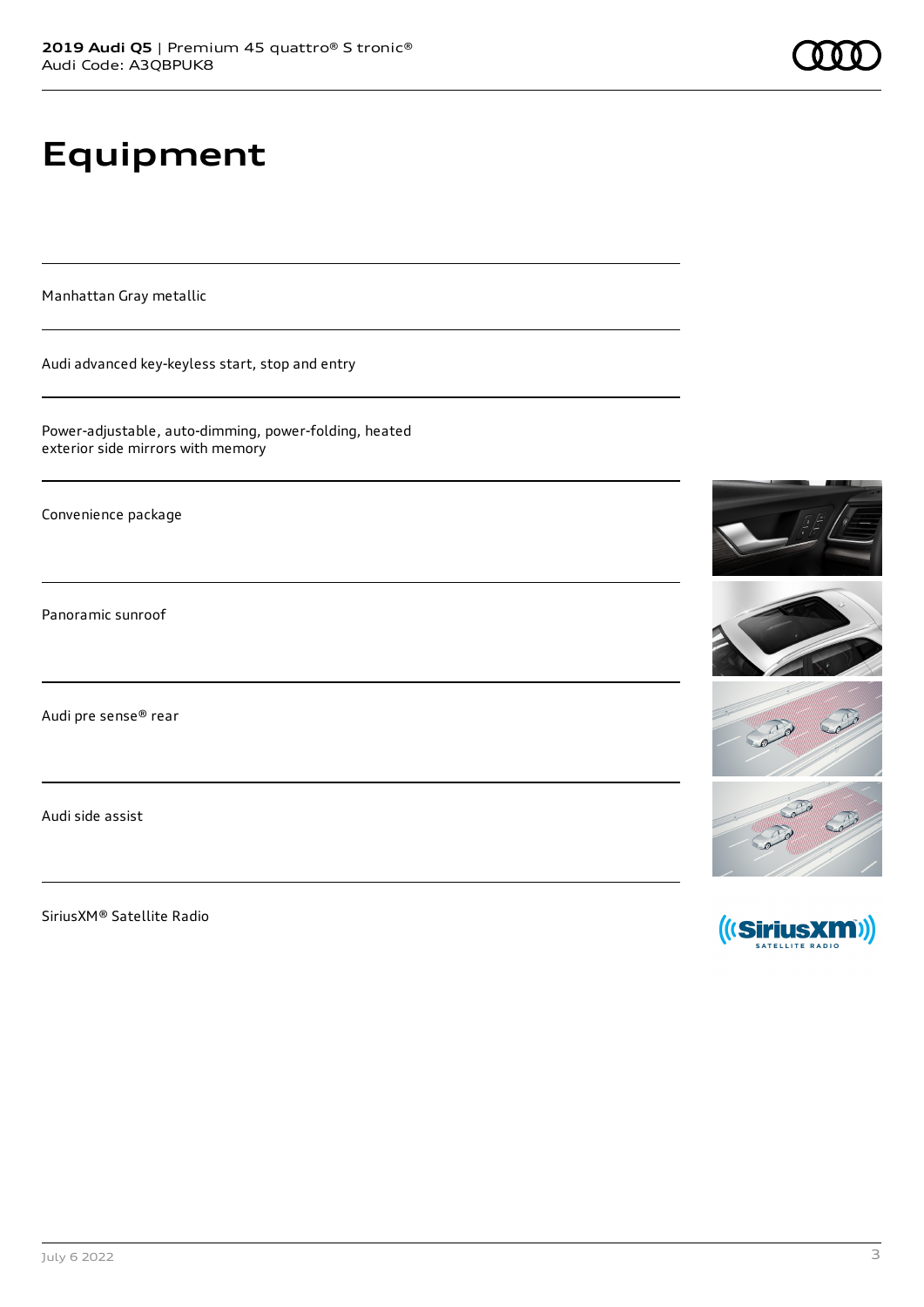| 4UB | Driver and front passenger airbags                               |
|-----|------------------------------------------------------------------|
| UH1 | Electromechanical parking brake                                  |
| 8T2 | Cruise control with coast, resume and<br>accelerate features     |
| VC2 | Garage door opener (HomeLink®)                                   |
| 4H5 | Electronic child locks                                           |
| OZ7 | Electromechanical power steering                                 |
| 7K6 | Tire-pressure monitoring system                                  |
| 4X3 | Front thorax side airbags and Sideguard®<br>head curtain airbags |
| 3B7 | Lower Anchors and Tethers for Children<br>(LATCH) in rear seats  |
|     |                                                                  |

#### **Exterior**

| 1D8             | Provision for towing bracket                             |
|-----------------|----------------------------------------------------------|
| 1S1             | Car jack                                                 |
| 1 B A           | Dynamic suspension system                                |
| 3S1             | Aluminum roof rails                                      |
| 5]1             | Adaptive rear spoiler                                    |
| 8IH             | Xenon plus headlights with LED daytime<br>running lights |
| HX <sub>2</sub> | 18" 235/60 all-season tires                              |
| 8SP             | LED taillights with dynamic turn signals                 |
| VW1             | Rear privacy glass                                       |
| 4ZB             | Aluminum trim around exterior windows                    |
| 40R             | 18" 5-double-spoke-dynamic design wheels                 |

| <b>Interior</b> |                                                                                     |
|-----------------|-------------------------------------------------------------------------------------|
| QE1             | Storage package                                                                     |
| 4M3             | Four beverage holders                                                               |
| 7M <sub>0</sub> | Plastic door sill inlays                                                            |
| 6N)             | Cloth headliner                                                                     |
| <b>9AQ</b>      | Three-zone automatic climate control                                                |
| 417             | Auto-dimming interior rear view mirror with<br>digital compass                      |
| 001             | LED interior lighting package                                                       |
| 1XW             | Three-spoke multifunction steering wheel                                            |
| 7F9             | Leather-wrapped gear selector                                                       |
| 4E7             | Power tailgate                                                                      |
| 5XF             | Driver and front-passenger extendable sun<br>visors with illuminated vanity mirrors |
| <b>3NS</b>      | Sliding, split folding 40/20/40 rear<br>seatbacks with adjustable recline           |
| 7HA             | Without extended leather package                                                    |
| N1F             | Leather seating surfaces                                                            |
| 4A3             | Heated front seats                                                                  |
|                 |                                                                                     |

| <b>Infotainment and Driver Assistance</b> |                                                                                                                       |  |
|-------------------------------------------|-----------------------------------------------------------------------------------------------------------------------|--|
| 6K9                                       | Audi pre sense® basic and Audi pre sense®<br>city                                                                     |  |
| 2H1                                       | Audi drive select                                                                                                     |  |
| TW3                                       | Audi connect CARE assistance and security<br>services                                                                 |  |
| LIT 2                                     | Audi smartphone interface including Apple<br>CarPlay <sup>™</sup> and Google™ Android Auto™ for<br>compatible devices |  |

5MG Dark Brown Walnut Wood inlays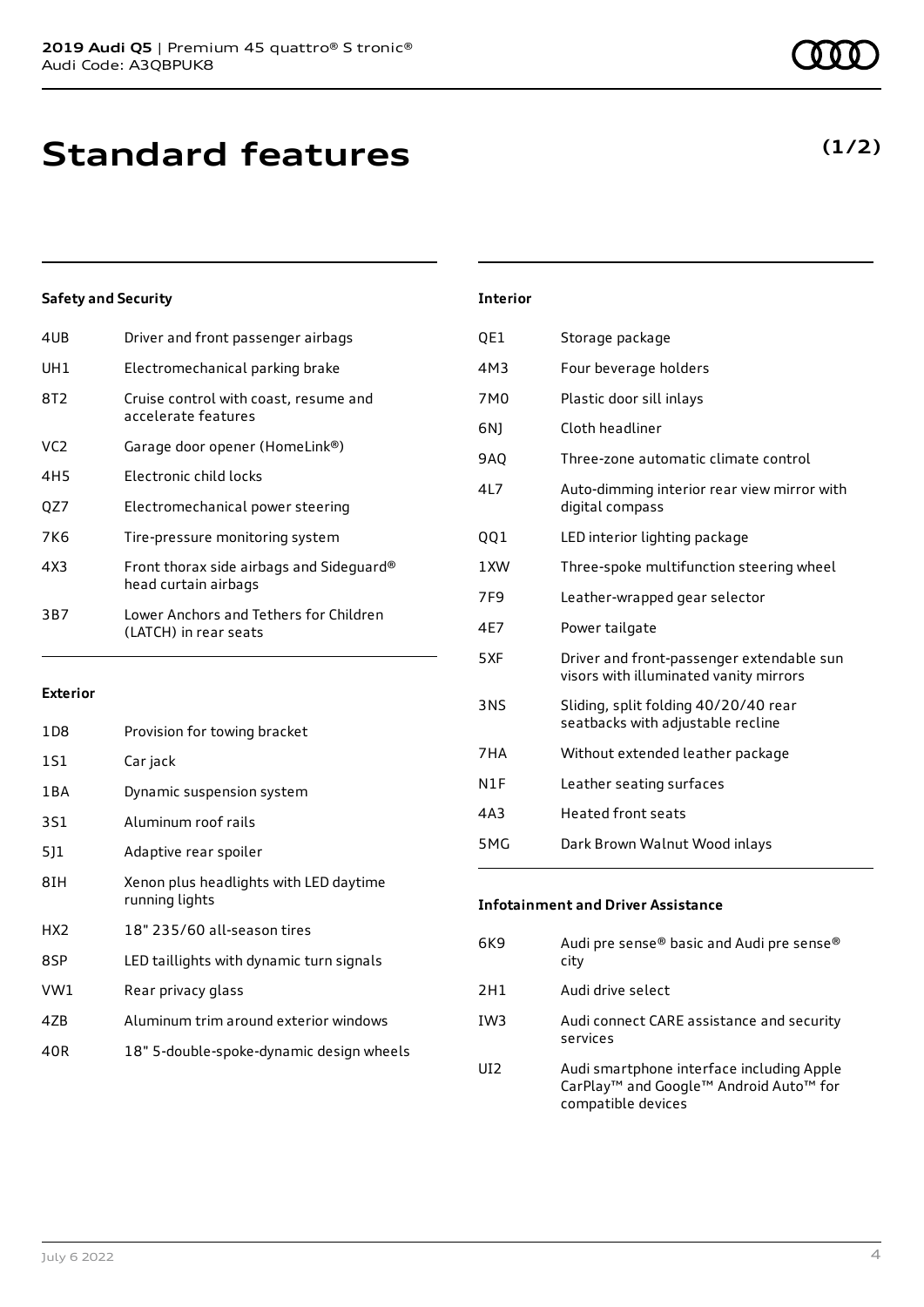## **Standard features**

### **Infotainment and Driver Assistance**

| KA2 | Rear view camera                                                                 |
|-----|----------------------------------------------------------------------------------|
| 9VD | Audi sound system                                                                |
| 9S7 | Color driver information system                                                  |
| 7UH | Connectivity package                                                             |
| I8S | MMI® radio                                                                       |
| 9ZX | BLUETOOTH <sup>®</sup> wireless technology<br>preparation for compatible devices |

July 6 2022 5

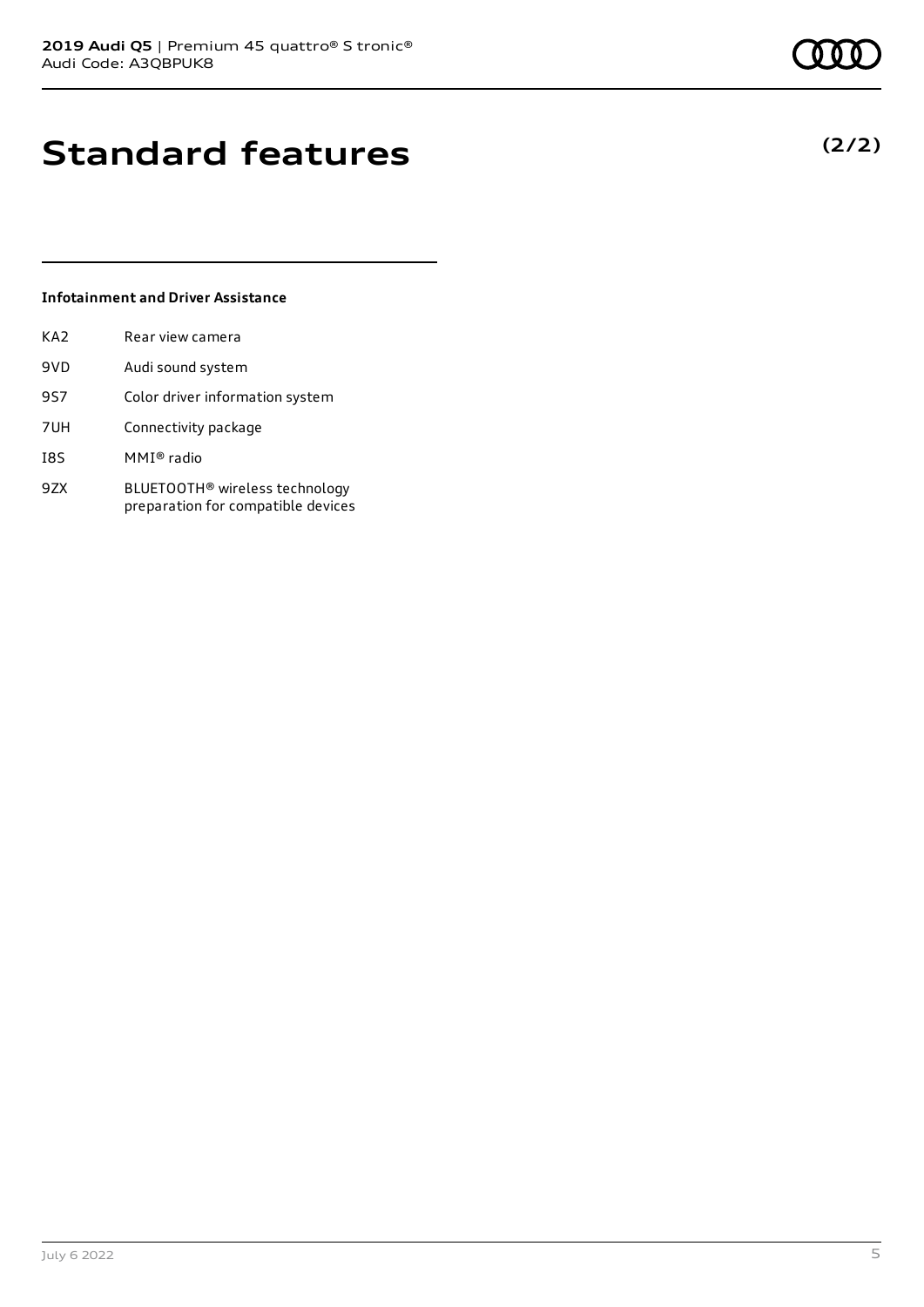# **Dealer remarks**

ONE OWNER, CLEAN CARFAX/NO ACCIDENTS REPORTED, SERVICE RECORDS AVAILABLE, BLUETOOTH/HANDS FREE CELLPHONE, 2 SETS OF KEYS, FACTORY CERTIFICATION, BACK UP CAMERA, MOONROOF/SUNROOF, AUDI FACTORY CERTIFIED, LOCAL TRADE, QUATTRO, ALL WHEEL DRIVE, Q5 2.0T Premium quattro, 4D Sport Utility, 2.0L TFSI, 7-Speed Automatic S tronic, quattro, Black Leather, ABS brakes, Alloy wheels, Audi Advanced Key, Audi Pre Sense Rear, Audi Side Assist, Auto-Dimming Power Folding Mirrors, Compass, Convenience Package, Driver Seat Memory, Electronic Stability Control, Front dual zone A/C, Heated door mirrors, Heated front seats, Illuminated entry, Low tire pressure warning, Panoramic Sunroof, Power Liftgate, Remote keyless entry, SiriusXM All Access Service, Traction control. 2019 Audi Q5 2.0T Premium quattro quattro 7-Speed Automatic S tronic 2.0L TFSI Manhattan Gray Metallic Certified. Audi Certified pre-owned Details:

\* Limited Warranty: 12 Month/Unlimited Mile beginning after new car warranty expires or from certified purchase date

- \* Transferable Warranty
- \* Roadside Assistance
- \* Warranty Deductible: \$0
- \* 300+ Point Inspection
- \* Vehicle History

\* Includes 24/7 Roadside Assistance emergency towing, collision, jump start, flat tire change, emergency fuel service, lock-out service, extrication service, Audi assist, CARFAX Vehicle History Report and SiriusXM satellite radio complimentary 90 day subscription. If Audi New Vehicle Limited Warranty (NVLW) coverage remains at time of CPO purchase, CPO Limited Warranty Coverage commences upon expiration of NVLW and continues until 5 years from vehicle's original in-service date with no mileage limitation. If NVLW coverage has expired at time of CPO purchase, CPO Limited Warranty coverage commences at time of purchase and continues for 12 months with no mileage limitation. Limited warranty is transferable between private parties.

### Recent Arrival!

The Flemington Car & Truck Country dealership family is New Jersey's best resource for new and used cars. We offer 16 brands and over 6,000 vehicles at all of our different dealerships, and are all about our customers and building lasting relationship with every one we do business with. We are proud to have been given the title of New Jersey's Dealer of the Year by Dealer Rater for the past 2 years. We started from humble beginnings back in 1976 when owner Steve Kalafer purchased Ditschman Ford Lincoln Mercury in Frenchtown, NJ and three years later moved the dealership to Flemington, NJ. This became the foundation for the Flemington family of dealerships. Our commitment to customer satisfaction and quality products has been rewarded with many national and local awards like, Time Magazine Quality Dealer Award National Finalist, New Jersey Automotive Dealer of the Year, People Magazine Award for Outstanding Service and the Automotive New/Good Housekeeping Automotive Dealership Service Excellence Award. Call us today at (908) 389-6267.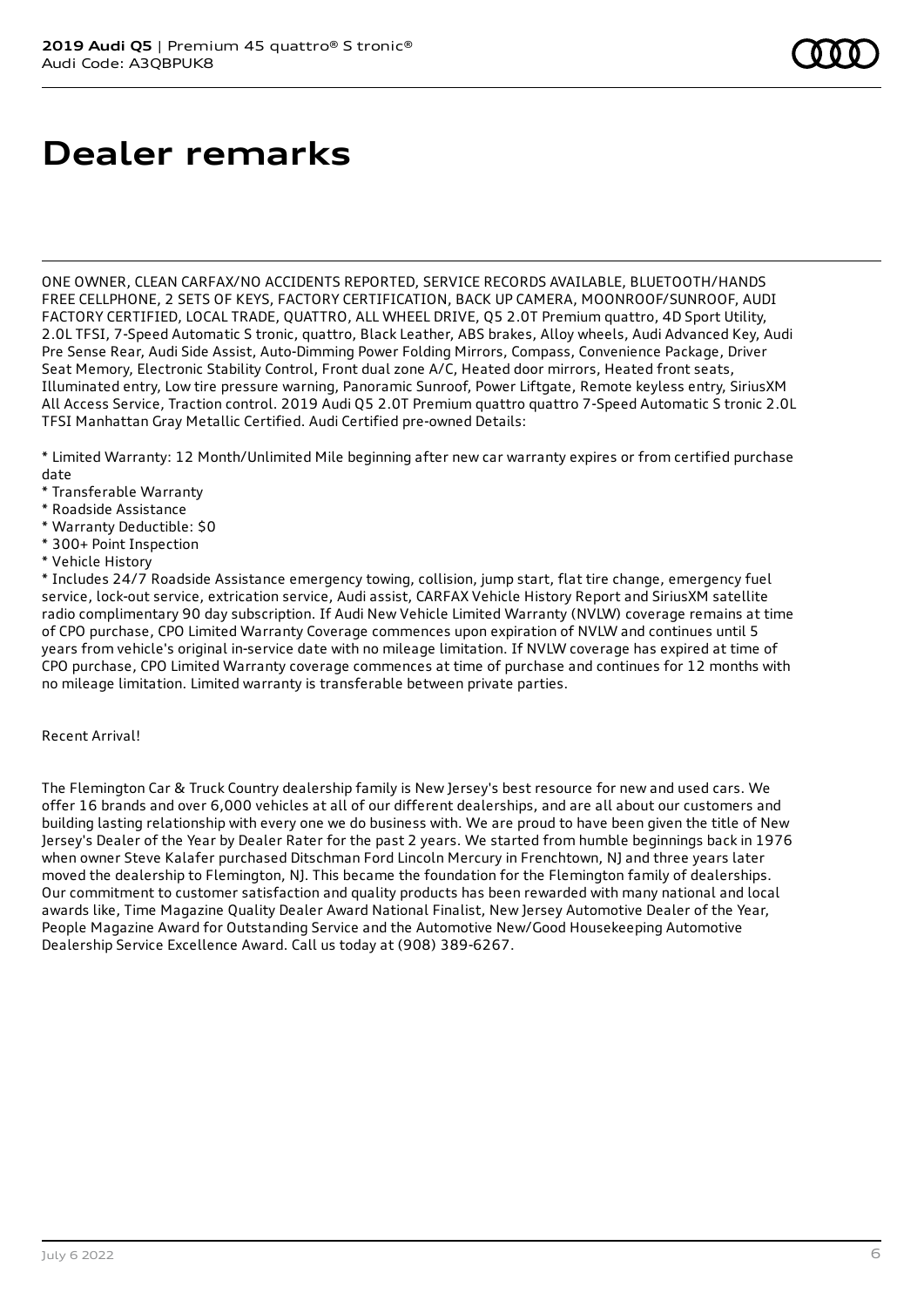## **Technical Specifications**

### **Engineering | Performance**

| Engine type                                 | 2.0-liter four-cylinder                       |
|---------------------------------------------|-----------------------------------------------|
| Power Level                                 | 45                                            |
| Max. output ps/hp                           | 248 @ 5,000 - 6,000 @ rpm                     |
| Towing capacity                             | 4,400-lb maximum towing capacity<br>lb        |
| Torque                                      | 273 @ 1,600 - 4,500 lb-ft@rpm                 |
| Valvetrain                                  | 16-valve DOHC with Audi valvelift<br>system   |
| Acceleration (0 - 60<br>mph)                | 5.9 seconds seconds                           |
| Engine block                                | Cast-iron                                     |
| Induction/fuel injection Turbocharged/TFSI® |                                               |
| Cylinder head                               | Aluminum-alloy                                |
| stroke                                      | Displacement/Bore and 1,984/82.5 x 92.8 cc/mm |
| Top track speed <sup>1</sup>                | 130 mph mph                                   |

### **Electrical system**

| Alternator | 110-150 A   |
|------------|-------------|
| Battery    | 420 A/75 Ah |

### **Transmission | Drivetrain**

| Gear ratios: 6th         | 0.508:1                                                                                                                                       |
|--------------------------|-----------------------------------------------------------------------------------------------------------------------------------------------|
| Gear ratios: Final Drive | 5.302:1                                                                                                                                       |
| Gear ratios: 7th         | 0.386:1                                                                                                                                       |
| Gear ratios: 4th         | 1.057:1                                                                                                                                       |
| Transmission             | Seven-speed S tronic® dual-clutch<br>automatic transmission and<br>quattro <sup>®</sup> all-wheel drive with ultra <sup>®</sup><br>technology |
| Gear ratios: 2nd         | 2.190:1                                                                                                                                       |
| Gear ratios: 3rd         | 1.517:1                                                                                                                                       |
| Gear ratios: Reverse     | 2.750:1                                                                                                                                       |
| Gear ratios: 1st         | 3.188:1                                                                                                                                       |

### **Steering**

| Steering type                              | Electromechanical power steering<br>system |  |
|--------------------------------------------|--------------------------------------------|--|
| Turning diameter, curb- 38.4 ft<br>to-curb |                                            |  |
| Steering ratio                             | 15.8:1                                     |  |
| <b>Suspension</b>                          |                                            |  |
| Front axle                                 | Five-link front suspension                 |  |

| Rear axle | Five-link rear suspension |
|-----------|---------------------------|
|           |                           |

#### **Brakes**

| Front brakes | 13.3 (ventilated disc) in |
|--------------|---------------------------|
| Rear brakes  | 13.0 (ventilated disc) in |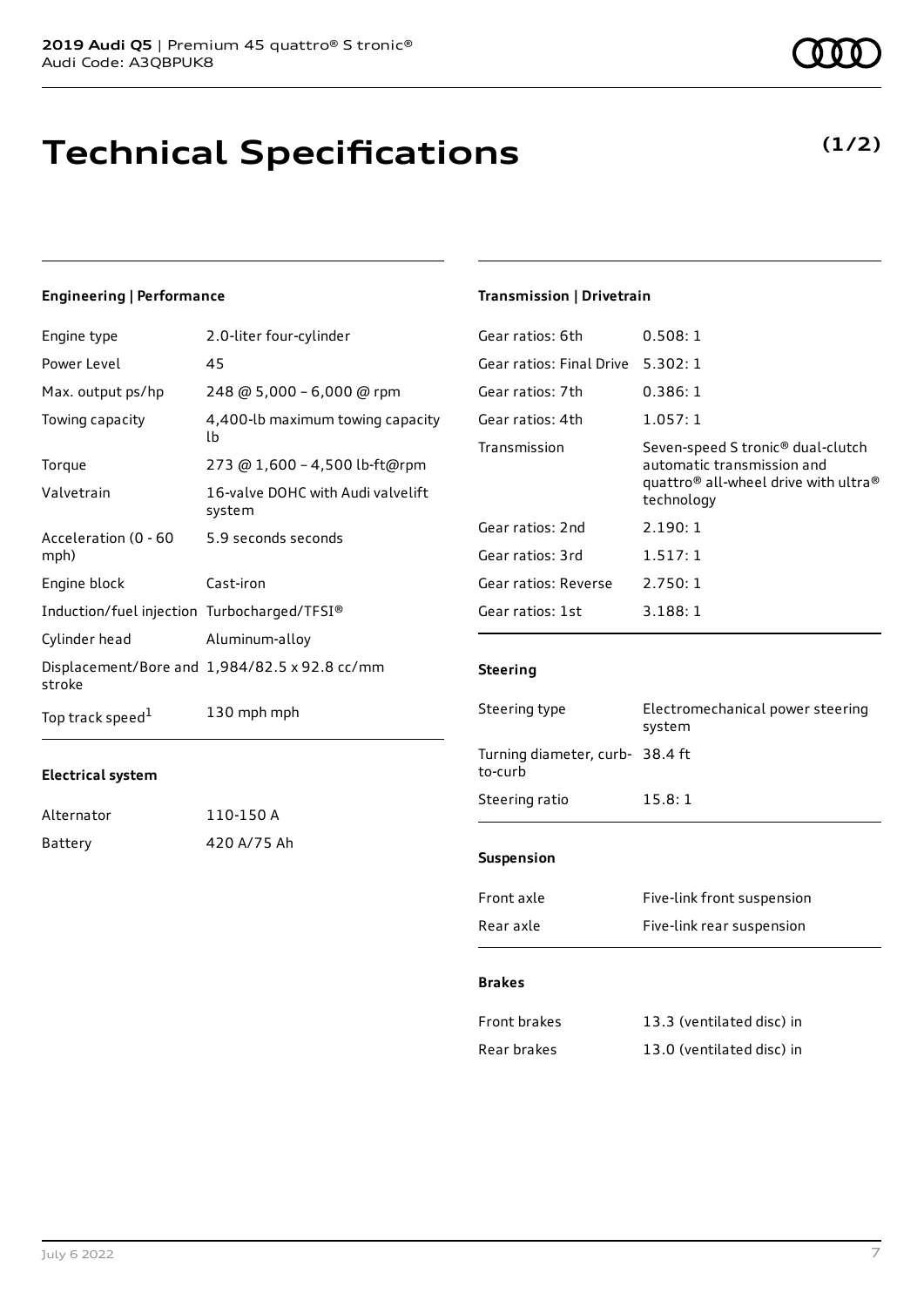## **Technical Specifications**

### **Body**

|                               | (steel and aluminum composition) |  |  |
|-------------------------------|----------------------------------|--|--|
| <b>Warranty   Maintenance</b> |                                  |  |  |

| Warranty    | 4-year/50,000-mile Audi New<br>Vehicle Limited Warranty                                   |
|-------------|-------------------------------------------------------------------------------------------|
| Maintenance | 12-month/10,000-mile (whichever<br>occurs first) NO CHARGE first<br>scheduled maintenance |

### **Exterior Measurements**

| Height                           | 65.3 in  |
|----------------------------------|----------|
| Overall width without<br>mirrors | 74.5 in  |
| Length                           | 183.6 in |
| Wheelbase                        | 111.0 in |
| Drag coefficient                 | 0.32 Cw  |
| Overall width with<br>mirrors    | 84.3 in  |
| Track rear                       | 63.3 in  |
| Track front                      | 63.6 in  |
| Curb weight                      | 4,045 lb |
| Ground clearance,<br>loaded      | 8.2 in   |

#### **Interior measurements**

| Seating capacity                          | 5                      |
|-------------------------------------------|------------------------|
| Shoulder room, rear                       | 56.5 in                |
| Head room with front<br>sunroof           | 40.2 in                |
| Leg room, rear                            | 37.8 in                |
| Shoulder room, front                      | 57.7 in                |
| Head room with rear<br>sunroof            | 37.7 in                |
| Head room, rear                           | 39.3 in                |
| Leg room, front                           | 41.0 in                |
| Head room, front                          | 41.7 in                |
| Cargo volume, rear<br>seatbacks up/folded | 25.1/53.1 cu ft, cu ft |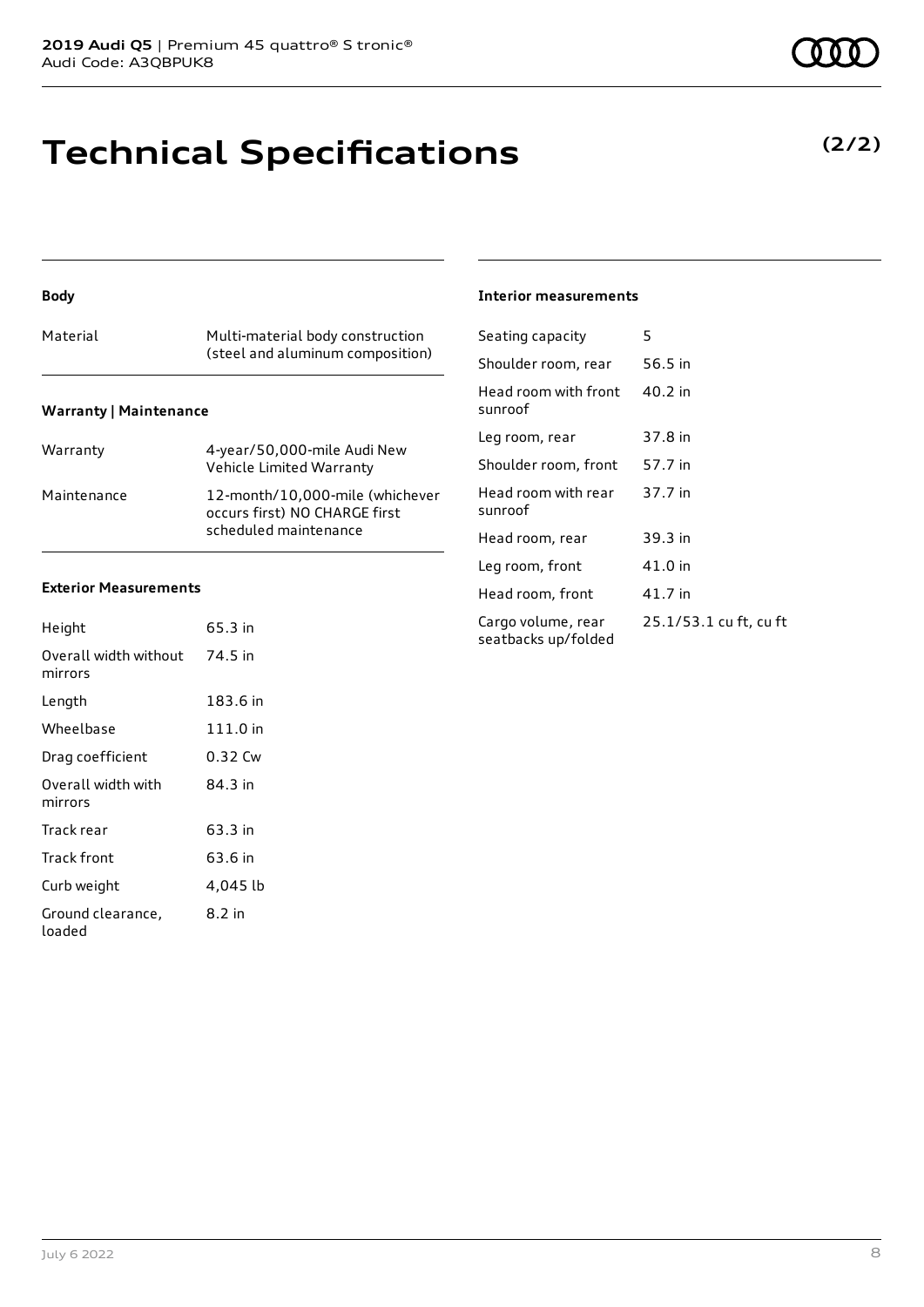### **Consumption- and emission**

**Consumption by NEDC**

combined 24 mpg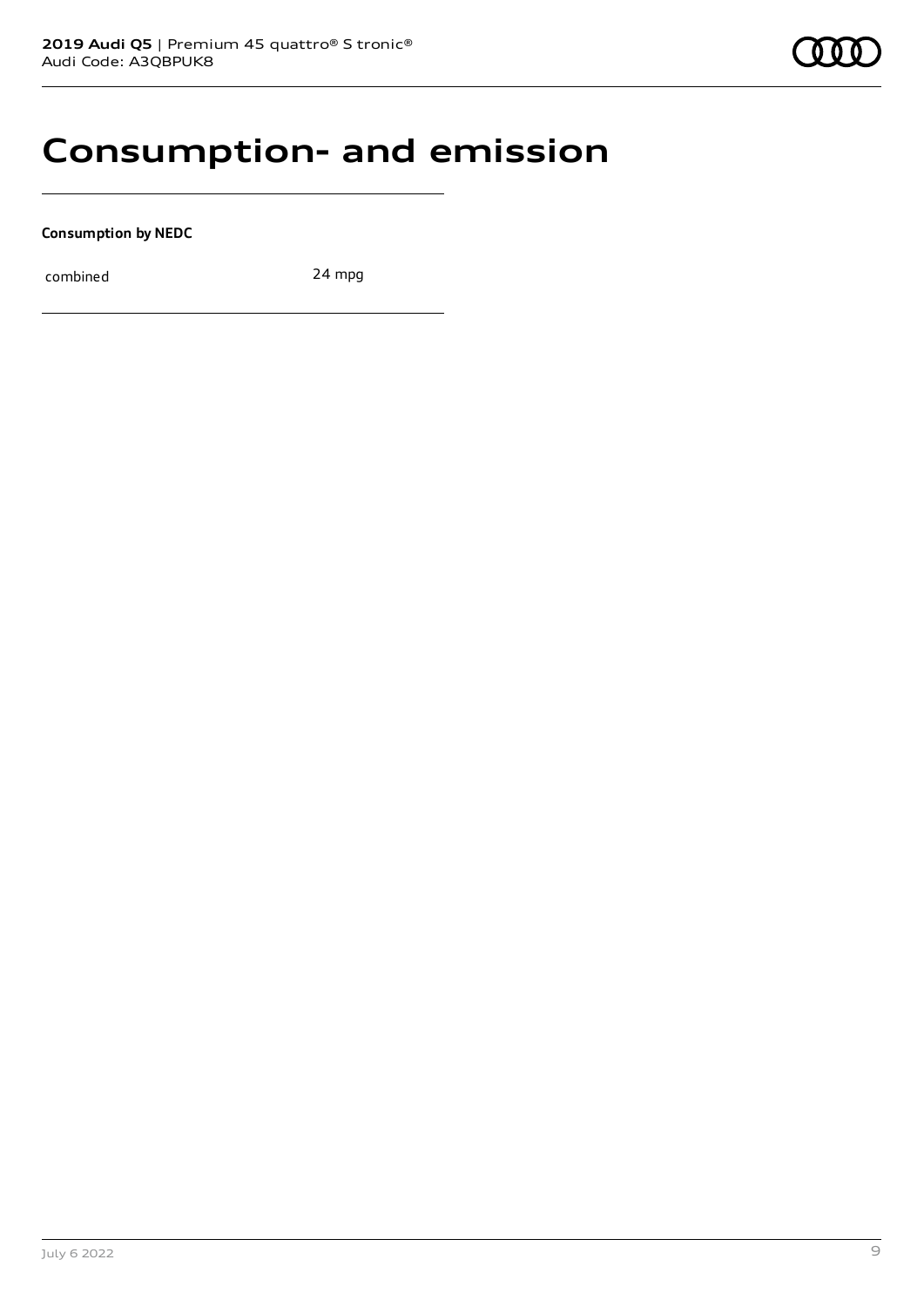

### **Contact**

Dealer **Flemington Audi**

213 Highway 202 08822 Flemington NJ

Phone: +19087822400 FAX: 9087828241

www: [https://www.flemingtonaudi.com](https://www.flemingtonaudi.com/)